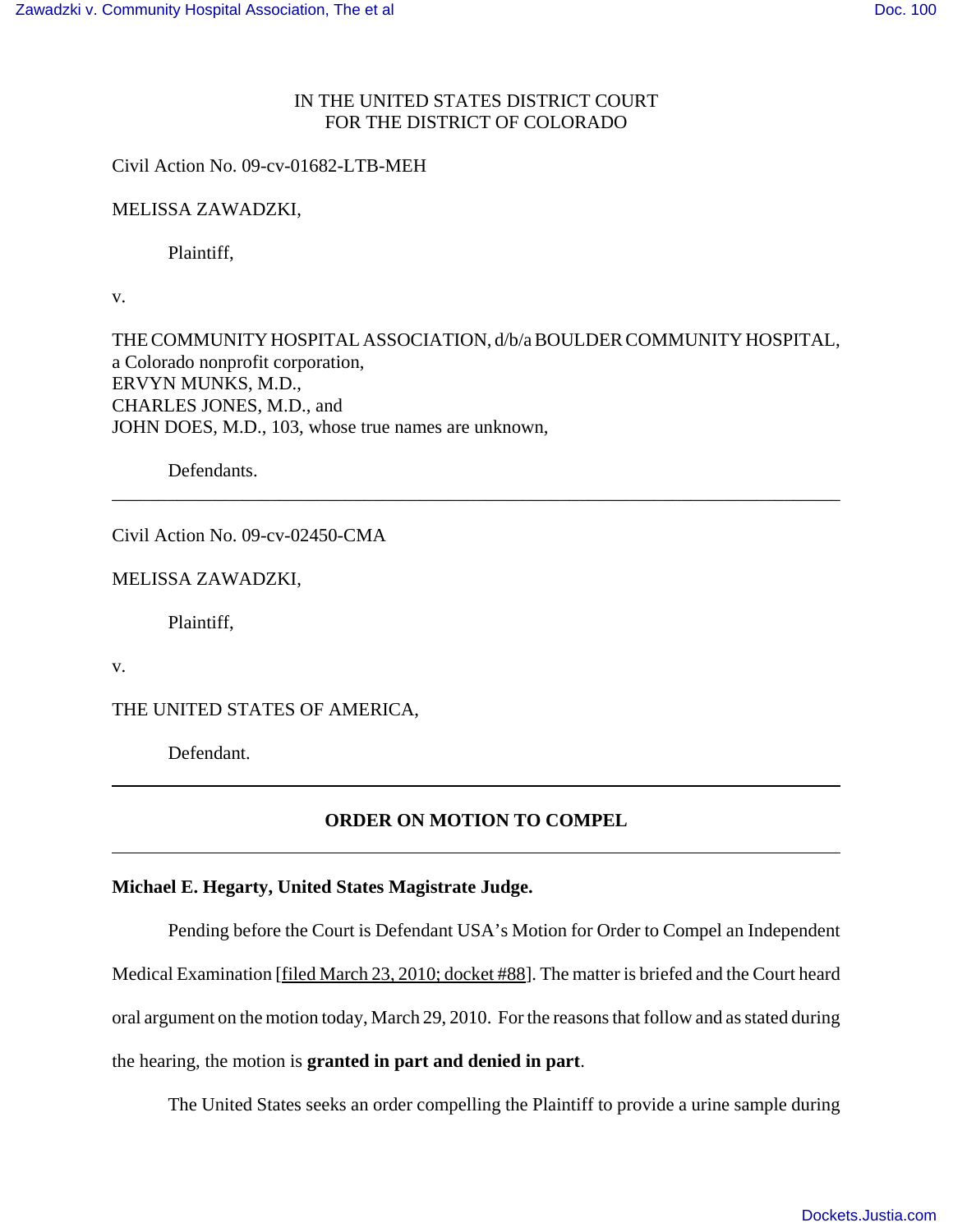the independent medical examination (IME) scheduled to take place on March 31, 2010. In addition, the Defendant objects to the Plaintiff's request to have her husband or a friend attend the IME with her for "emotional support." The Plaintiff responds that a urine sample is an invasion of privacy and irrelevant in that the United States allegedly seeks the urine sample only to check for scheduled drugs in the Plaintiff's system. Also, the Plaintiff argues that she is especially vulnerable as a patient in this type of exam that will require an expert hired by the Defendant to examine a private area; thus, she seeks to have a friend or her husband attend the exam with her for emotional support.

After reviewing the briefs and relevant case law, and hearing arguments from all parties, the Court finds that a urine sample is appropriate where, as here, the doctor requires the test to determine the patient's level of pain. Dr. Stieg attests that a urine screen is both routine and necessary in this type of examination. Plaintiff's primary opposition is that she disputes that the test is necessary. The Court believes that a urine sample is minimally intrusive, and such intrusion is outweighed by the physician's statement that the sample is necessary to complete his examination and report. With that said, the Court will limit the urine screen to pain medications only. In addition, the Court encourages the parties to stipulate, as offered by the United States, that the results of the urine test will be used only for purposes of this litigation and, otherwise, will be kept confidential.

In addition, the Court denies Plaintiff's request for a third party observer at the IME. For Plaintiff's comfort, Dr. Stieg will have a female assistant present at all times during the IME. As in any case, if the IME physician or his assistant conduct themselves unprofessionally, then the Plaintiff shall report any such conduct to the Court.

Based on the foregoing, and the entire record provided to the Court, I do hereby **grant in**